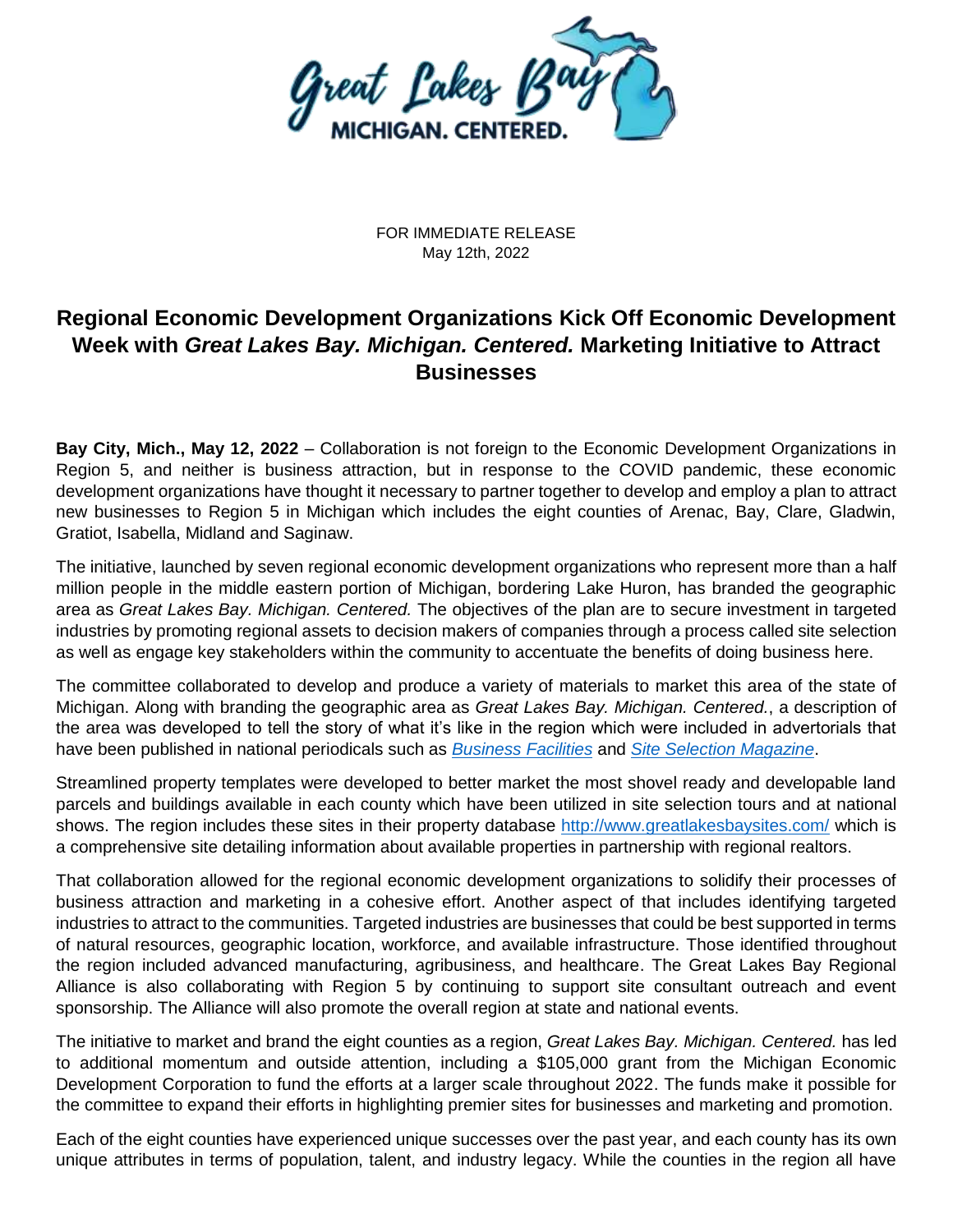similar resources in common, they also all have the same goals, to continue to grow the local economy by creating jobs and supporting capital investment.

This week marks Economic Development week, which was created by the International Economic Development Council to increase awareness of local programs that create jobs, advance career development opportunities and improve communities' quality of life everywhere.



"*Great Lakes Bay. Michigan. Centered.* Logo"

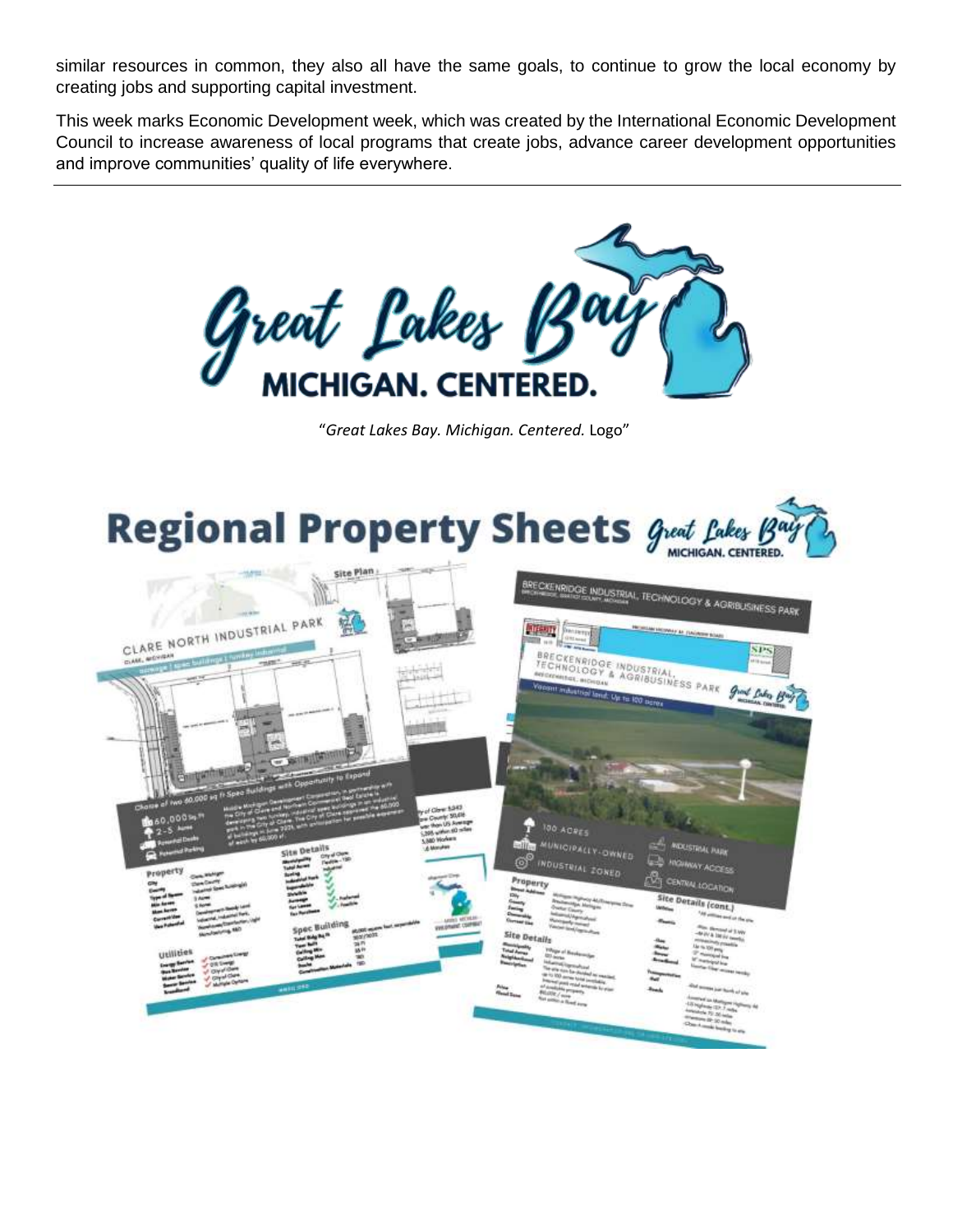



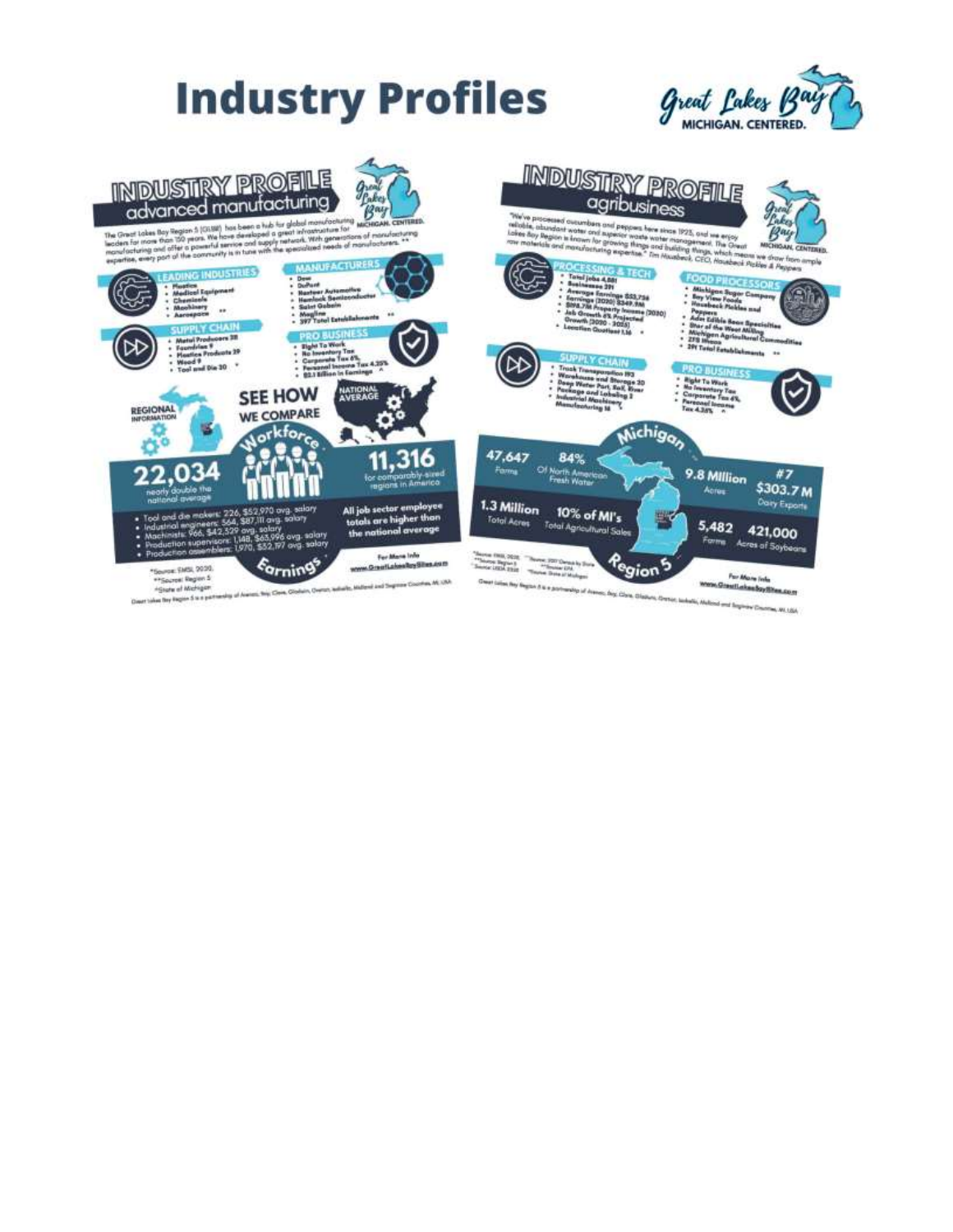